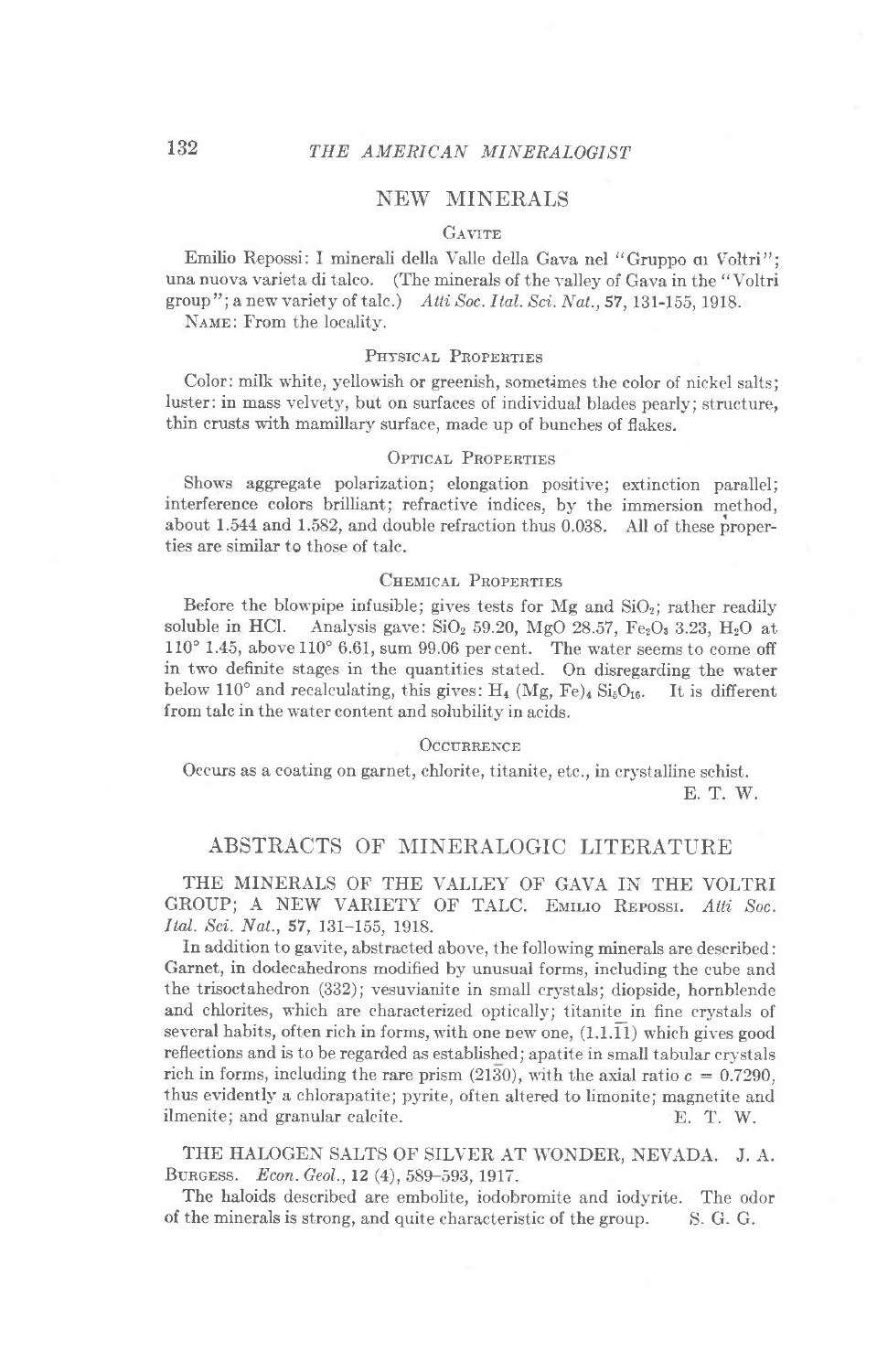CONTRIBUTION TO THE MINERALOGY OF BORON, LITHIUM AND THALLIUM IN VOLCANIC EXHALATIONS. ALBERT BRUN. Bull. soc. franc. min., 40, 107-110, 1917; abstract reprinted by permission from Chem. Abstr., 13 (8), 823-824, 1919.

The salts produced by the eruption of Vesuvius in 1906, consisting of NH<sub>4</sub> (Cl, F), show the flame color and spectrum of boron. The leucite-tephrite rock of Vesuvius contains lithium, and this has also been obtained as LiCl on evaporating a water extract of the scoria of 1906. Thallium occurs in all fumarolic salts, arsenic sulfides, and red scorias of Vesuvius, and has also been detected in the ammonium compounds at Chinyero, Tenerifie, and in red scoria at the Spagnuolo crater, Etna. The thallium occurs in soluble and insoluble compounds, in sulfur, and in unknown compounds. The amounta of these elements are about 1 or  $2/4,000$ . The compounds  $Tl_2S$  (and TlCl) should be recognized as minerals of volcanic origin. E. T. W.

THE THIOARSENIDES OF THE BINNENTHAL. ALBERT BRUN. Bull. soc. franc. min., 40, 110-111, 1917; abstract reprinted by permission from Chem. Abstr., 13 (8), 824, 1919.

Spectroscopic tests made on the thioarsenides from the Binnenthal have shown the presence of thallium in every case, altho no thallium-bearing mineral could be detected as an admixture. This occurrence is analogous to that at  $V_{\text{c}S}$  E. T. W. Vesuvius.

CRYSTAL DRAWING AND MODELING. JOHN M. BLAKE. Am. J. Sci. [4], 43, 397-401, 1917.

A method of crystal drawing from projections on the author's plotting<br>here, and a machine for making crystal models are described. S. G. G. sphere, and a machine for making crystal models are described.

A MICROSCOPIC STUDY OF THE SILVER ORES AND THEIR ASSOCIATED MINERALS. F. N. GUILD. Econ. Geol., 12 (4), 297-353, 1917.

Data are given of the paragenetic relationships of the silver minerals and their associations. Microchemical tests on fragments secured from the polished surfaces are considered more useful in identifying silver minerals than the etching or tarnishing methods. A table of useful tests is given.

S. G. G.

MINERAL NOTES. D. MAWSON. Trans. Proc. Royal Soc. S. Australia, 40, 262-266, 1917; abstract reprinted by permission from Chem. Abstr., 13 (8),824, 1919.

Monazite occurs associated with tourmaline, apatite, cordierrte, autunite, torbernite, zeunerite, gummite, and carnotite in a corundum-mica schist between Mounts Pitt and Painter, in the Flinders range; it is apparently the result of the action of gaseous or liquid magmatic solutions on the surrounding rocks. Cordierite, sillimanite, and spinel also occur in the corundum-mica schist of the district. Titanite occurs in large crystals in a gabbro-pegmatite below Mount Gee. Australian occurrences of octahedrite, gypsum, lodestone, and davidite are noted and davidite are noted.